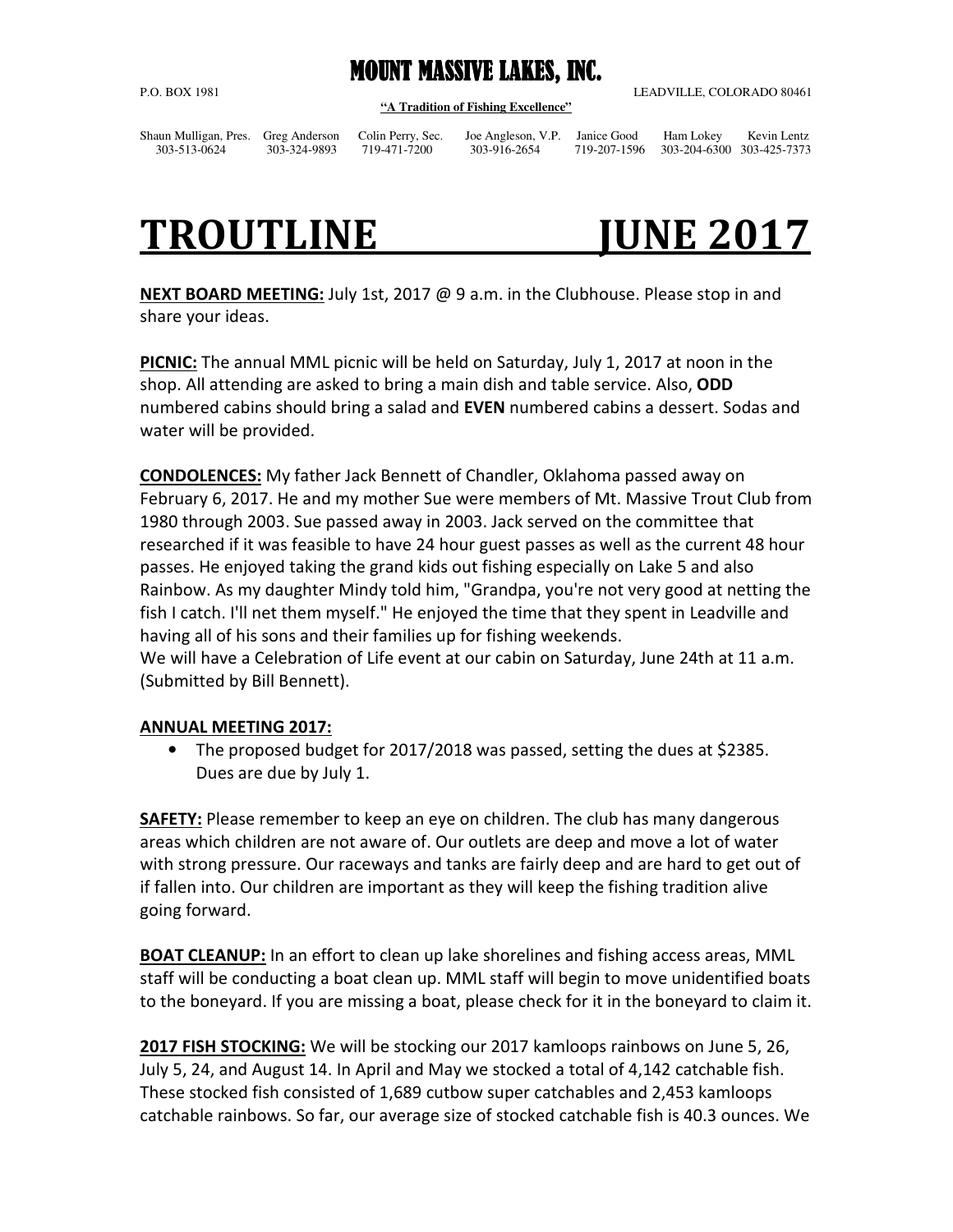expect to stock over 16,500 fish this year. If you would like to help stock on any of these dates, please contact Brent at 719-293-5441.

**2017 KAMLOOPS RAINBOWS:** We currently have 15,161 kamloops and they are 16.5''. They are healthy and growing well. These fish are currently in Rainbow Pond and New Pond. We will hold back 2,500 from this year class to use for our super catchable program in 2018.

**2018 TRIPLOID RAINBOWS:** We currently have 23,455 and they are 11.5". These fish will be grown all summer to become our catchables in 2018, plus we will hold back 2,500 for our super catchable program for 2019. These fish are currently in Jones Pond, Pasture Pond, Hatchery Pond, and Pond 1. After we stocked out Pasture Pond this spring, we cleaned it and were able to thin Jones Pond. This provided us the opportunity to put the fish into warmer water with less crowded conditions, which will provide better growth and less disease. We will continue to move these fish around as ponds are stocked out this summer.

**2019 TRIPLOID RAINBOWS:** Our triploids are healthy and growing fast. They are eight months old and already 5", slightly larger than last year at this time. We currently have 28,673. We graded these fish in March and kept 29,000. Grading allows us to keep the bigger fish, keep uniform size, and gives us an accurate number of remaining fish. With rising water temperatures and water flows, this spring has provided us with great temperatures to grow these fish fast and also keep them healthy. As these fish keep growing, we will continue to move them into additional raceways, ponds, and tanks to keep them thinned out and healthy.

**2017 BROWN TROUT:** We currently have 5,635 and they are 2.7''. Our 2017 brown trout are from MML brown trout eggs and are growing well. Although these brown trout grow slightly slower than the ones we received from CPW in 2013 and 2014, we expect these fish to reach 3'' by the end of June. We will stock 1,520 fingerlings into Lakes 6, 8, 9, and 18.

**2017 CUTTHROAT TROUT SPAWNING:** Cutthroat trout began spawning in early May this spring. We were able to collect ripe fish from traps in Lake 8 and 15, and also by electrofishing the inlet ditches of Lake 5 and 12. We spawned a total of 14 females for 11,126 eggs. These eggs are already beginning to eye and we expect them to begin hatching in mid June.

**2017 TIGER TROUT:** We currently have 1,261 and they are 2.2". We plan to stock 1,200 into Lakes 2, 10, 11, 15, 19, and 26 when they reach 3'' this summer. We had an excellent egg take last fall, supplying us with extra fish to possibly use in other lakes.

**19" RULE:** Please remember, beginning in 2013 the MML rule to allow harvest of one (1) fish over 19" has been amended. Drought conditions in 2012 and 2013 resulted in the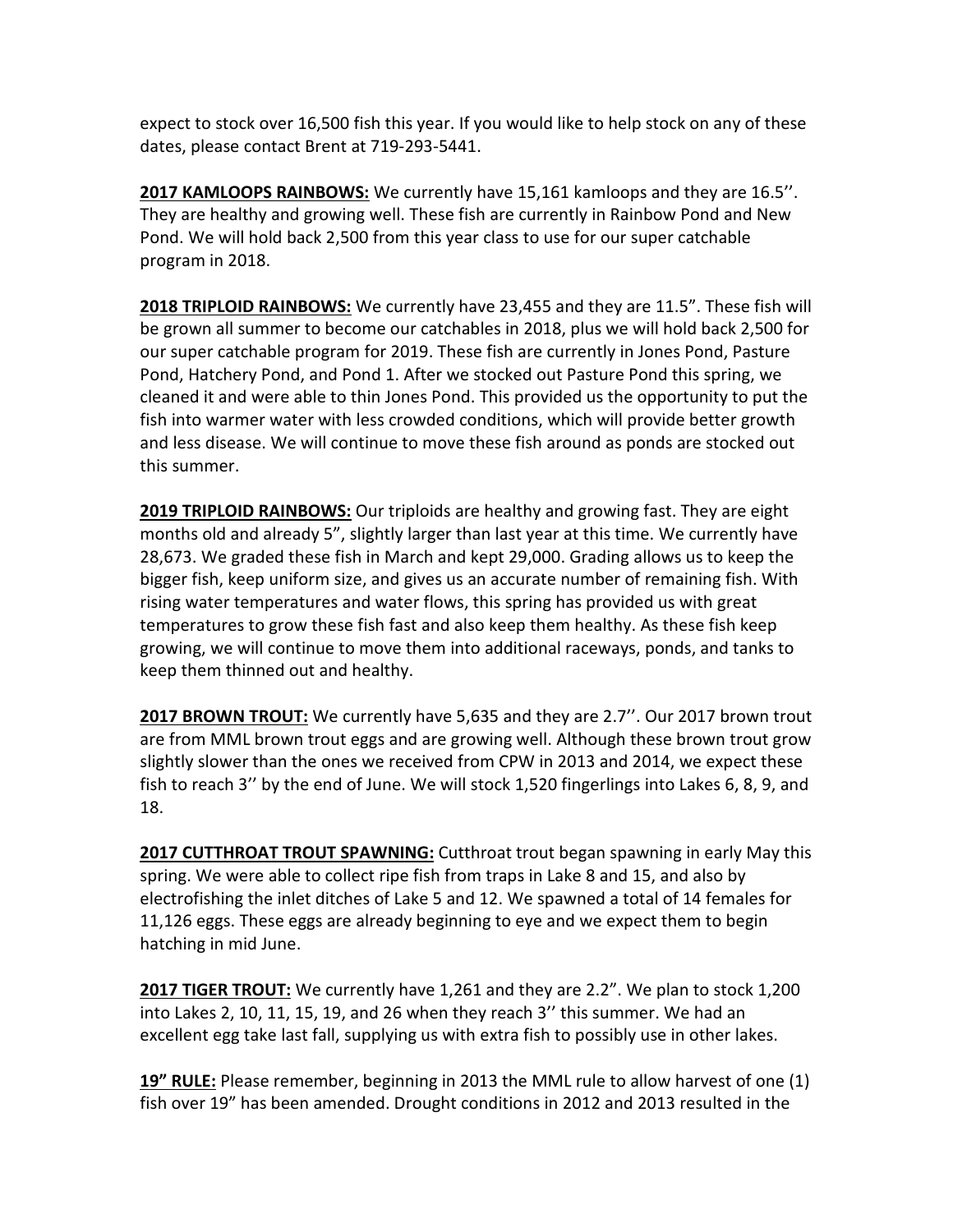loss of the super catchable program which produced most of these of fish. Although fish 19" and larger have been produced for this summer, **all fish 19'' or larger must be returned to the water immediately.** If you see anyone violating this rule, please get their badge number and notify staff at 719-293-5441 or 719-293-5423.

**WELCOME NEW MEMBER:** Please welcome new member Anne Pataluna and her husband Bill who transferred from her father Haydon Thompson, Cabin 59, which is located at the south west corner of Lake 17.

**KILL STUNTED FISH:** While fishing Muskrat (#7) this summer, please kill all rainbow trout you catch. This will help us comply with our whirling disease management plan. In addition, please kill all brook trout less than 12". Harvesting these fish will help our efforts to increase brook trout size by reducing stunted brook trout numbers.

**SPEED LIMITS:** All vehicles shall be operated in such a manner as not to disturb other members and shall not be hazardous to the operator, passengers, or pedestrians. The maximum speed limit of 20 MPH (10 MPH on dikes or dams) shall not be exceeded and good safe driving practices shall be observed at all times.

**WATER FLOWS:** We had a couple small snowstorms in May which considerably helped the snowpack on Weston Pass. On May 11, we began taking our full 8 cfs water right. All of the lakes are full and our entire water system is running. We turned Home Row Ditch on in mid May and will keep it running as long as we can. If you have a cabin close to the Home Row Ditch, please try to keep it free of any debris to prevent build up and possible flooding.

**FOR SALE LIST:** Is no longer part of the Troutline but is located on the MML website. If you would like to post your cabin for sale, please visit the website and follow the instructions. If you have any questions, please call Gregg Anderson at 303-324-9893.

**MML WEBSITE:** If you have not had a chance to check out the new website, please do so at mountmassivelakes.org, password Fishing1. The "For Sale" section is now up and running and also check for updates in the "Managers Corner" section for the latest news and recent activity from MML staff. The website will also provide information such as fishing status, club updates, BOD meeting dates/times/locations, annual meeting date/time, and previous club material such as Troutline. We would like to thank BOD member Gregg Anderson for all the great work he has done to make this new website successful and current.

**MML VEHICLE WINDOW STICKERS:** We have new MML stickers (old ones don't need to be replaced) for members to place on the window of their vehicles. Please stop by the office next time you're at the Club if you would like one.